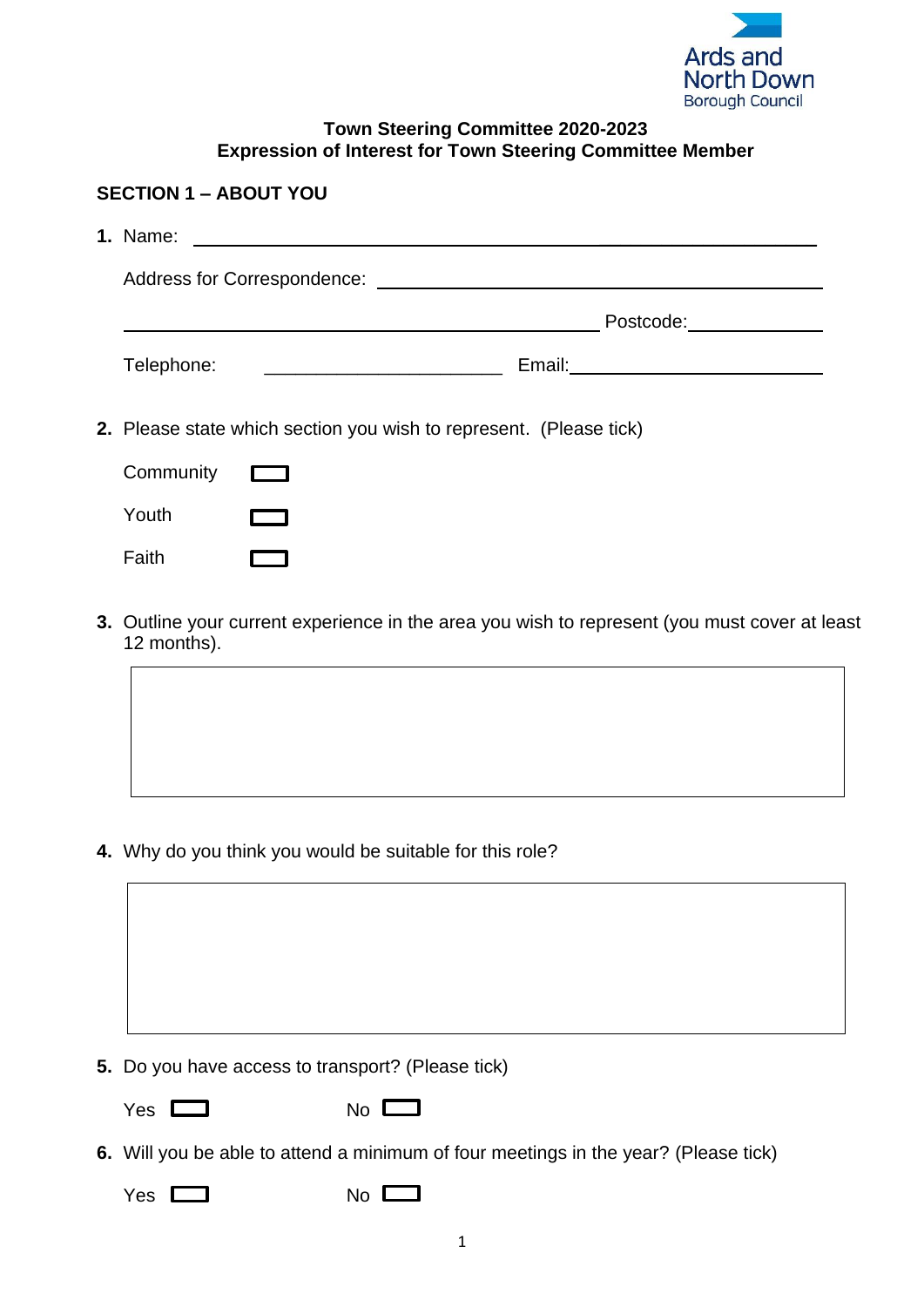**Completed application forms should be forwarded by no later than 4.00pm on Thursday 13th February 2020.**

Community Development Section Ards and North Down Borough Council 2 Church Street **Newtownards** BT23 4AP

0300 013 3333 (ext. 40916)

e-mail – [emma.hunter@ardsandnorthdown.gov.uk](mailto:emma.hunter@ardsandnorthdown.gov.uk)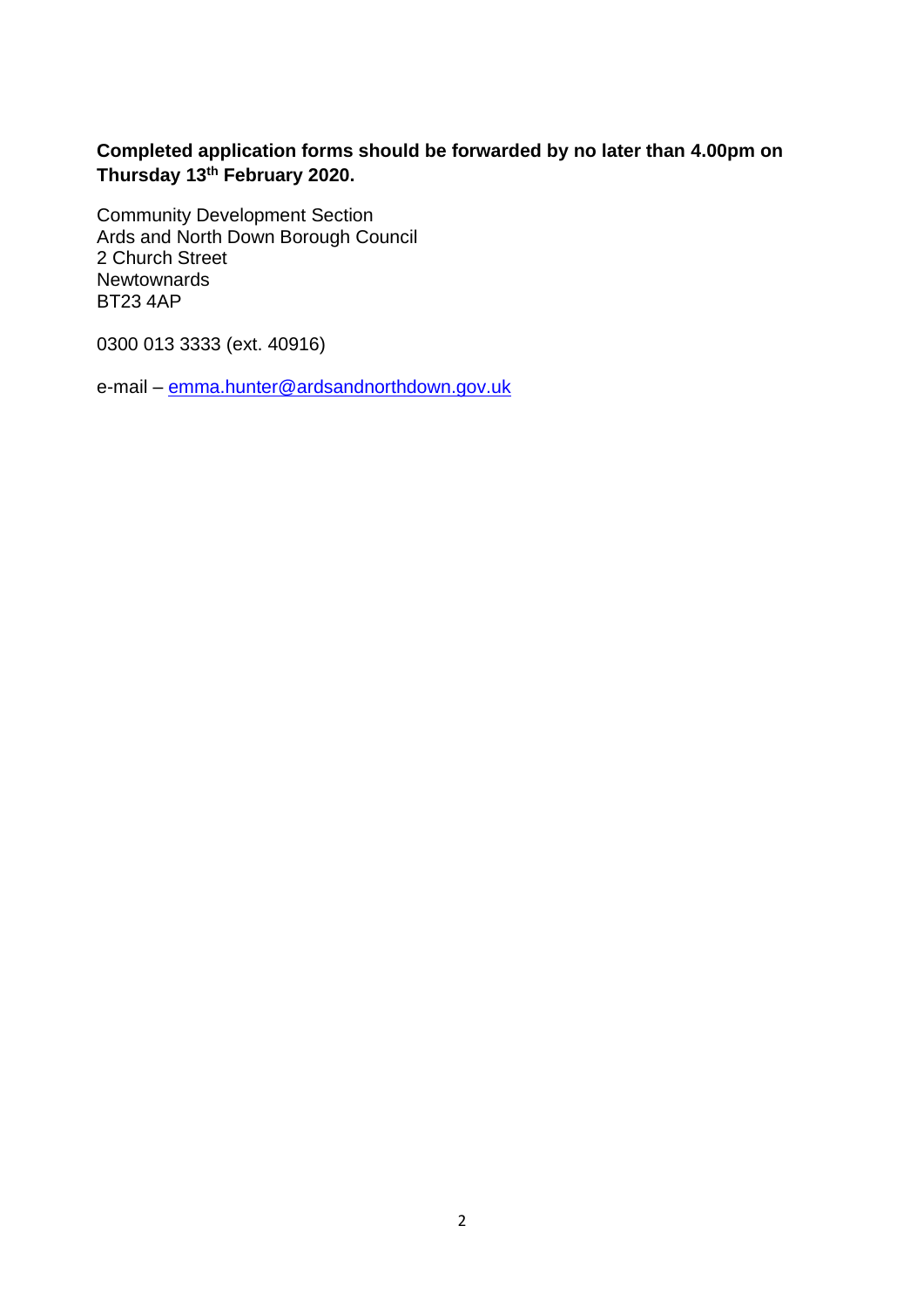## **FREEDOM OF INFORMATION STATEMENT**

Ards and North Down Borough Council is subject to the provisions of the Freedom of Information Act 2000 and Environmental Information Regulations 2004. Applicants should be aware that the information provided in the completed application document could be disclosed in response to a request under the above legislation.

The Council will proceed on the basis of disclosure unless an appropriate exemption applies. No information provided by applicants will be accepted "in confidence" and Ards and North Down Borough Council will not accept liability for loss as a result of any information disclosed in response to a request under the legislation.

The Council does not have discretion regarding whether or not to disclose information in response to a request under the legislation, unless an exemption applies. Decisions in relation to disclosure will be taken by appropriate individuals in the Council having due regard to the exemptions available and the Public Interest. Applicants should be aware that despite the availability of some exemptions, information may still be disclosed if the Public Interest in its disclosure outweighs the Public Interest in maintaining the exemption. Applicants are required to highlight information included in the application documents which they consider to be commercially sensitive or confidential in nature, and should state the precise reasons, why that view is taken. In particular, issues concerning trade secrets and commercial sensitivity should be highlighted. Applicants are advised against recording unnecessary information.

In accordance with the Lord Chancellors Code of Practice on the discharge of public functions, Ards and North Down Borough Council will **not** accept any contractual term that purports to restrict the disclosure of information held by the Council in respect of the contract or grant process save as permitted by the above legislation. The decision whether to disclose information rests solely with Ards and North Down Borough Council.

The Council will consult with applicants, where it is considered appropriate, in relation to the release of sensitive information.

## **Data Protection**

Ards and North Down Borough Council values your right to personal privacy. The personal information provided will be used for the purposes of managing the Community & Culture Section's grant programs, including sending of letters of offer and processing claims.

This information will be held for seven years from the conclusion of the program when it will be securely destroyed. Information you provide may be shared with external statutory or regulatory bodies, such as the Northern Ireland Audit Office or relevant Government Department, when there is a necessary and legitimate need to do so, but any personal information you provide to the Council is held securely and used only for Council purposes.

You have a right to see and review the information held on you. If you wish to request your personal information or have a data protection query, please put your request in writing, stating clearly who you are and your query to: Data Protection Officer, Ards and North Down Borough Council, Town Hall, The Castle, Bangor, BT20 4BT, email:

[dataprotection@ardsandnorthdown.gov.uk,](mailto:dataprotection@ardsandnorthdown.gov.uk) tel: 0300 013 3333 or visit the Council's website at [www.ardsandnorthdown.gov.uk/privacy-and-cookies](https://emea01.safelinks.protection.outlook.com/?url=http%3A%2F%2Fwww.ardsandnorthdown.gov.uk%2Fprivacy-and-cookies&data=02%7C01%7C%7C8e2a1c8cc6d044f6152408d5b675df15%7C39416dee5c8e4f5cb59d05c4bd0dd472%7C0%7C0%7C636615539713860416&sdata=uhLGOmj0zm2J7tgZ94MLmodldaFGe%2B%2FSIshgwCW6DlY%3D&reserved=0)